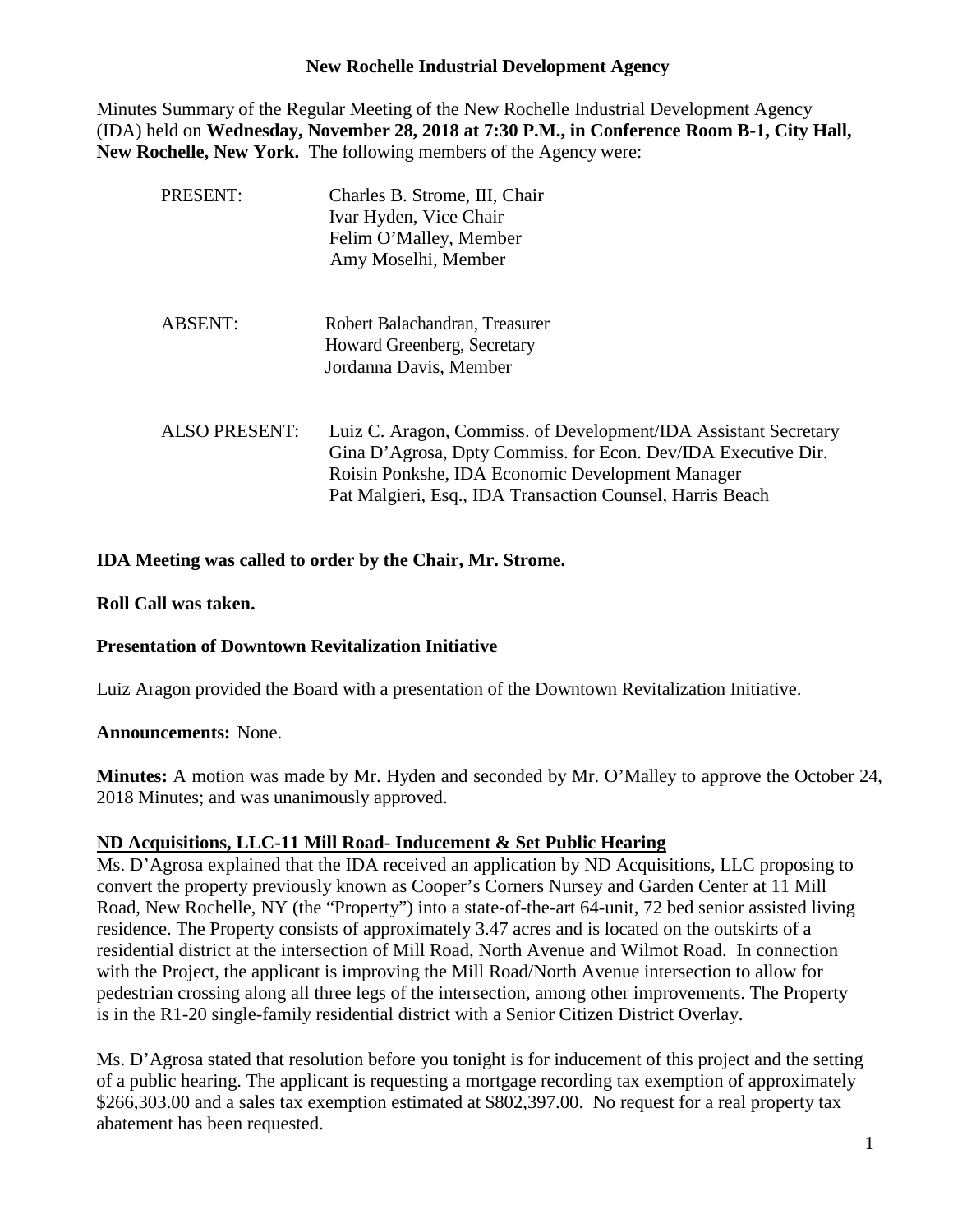## **New Rochelle Industrial Development Agency**

Ms. D'Agrosa stated that she would like to make a few points in connection with this project:

1. The total portion of the Mortgage Recording Tax Exemption and the Sales Tax Exemption that would have come to the City, which the City will be forgoing if the requested exemptions are approved by the IDA, would be approximately \$340,000. As you know, the MRT exemption is a 1 time payment and the sales tax exemption lasts only during construction.

2. The current real property taxes on this property are \$65,692. The taxes after project completion are estimated to be \$401,194 annually – an increase of \$335,502 each year.

3. With respect to the projected jobs to be created: The assisted living residence is projected to create 65 full time equivalent (FTE) jobs. One FTE is equal to 40 hours worked by one employee on a fulltime basis. In the land use applications, 43 employees were listed as the estimated total number of employees physically on site throughout the course of a typical 24-hour day. This figure is used for the purpose of studying the potential environmental impacts of the project, specifically traffic, and serves a different analytical purpose than the accounting of the FTE positions. The senior residence will be staffed on a 24/7/365 basis, but not all staff are on site at the same time or the same day. The 65 FTEs were calculated by adding together the cumulative hours of the staff positions as well as 5 FTEs from contract positions (e.g., housekeeping, health aides, physical therapists).

National Development Council ("NDC"), the IDA's financial consultant, as well as the IDA Finance Subcommittee will be reviewing the requested incentive request. The Final proposed incentive request will be made public prior to the scheduled Public Hearing in connection with this project.

The Board provided questions and comments.

Katelyn Ciolino from Zarin and Steinmetz and Michael Glynn from National Development further explained the project.

A motion to induce and set a public hearing for Thursday, December 20 2018 was made by Mr. Strome and seconded by Mr. O'Malley. All in favor, the motion passed.

# **The Millennia NR LLC, 22 Burling- Authorizing Resolution**

Ms. D'Agrosa explained that this resolution is related to a project authorized by the Board for benefits in 2016. The current request is for the approval and consent from the IDA of the sale by the Millennia NR LLC of an 84.15% tenant in common interest in the project to 277 North LLC and a future sale of a 15.85% tenant in common interest in the project to 277 North LLC and the corresponding assignment by Millennia NR and assumption by 277 North LLC of the IDA Documents.

The Agency will be receiving a transaction fee in the amount of \$80,000 for the initial transfer. In the future, the Agency will receive another transaction fee at the time of the 15.85% transfer. The fee amount will be determined at the time of the transaction.

The Board provided questions and comments.

A motion to approve was made by Mr. Hyden and seconded by Ms. Moselhi. All in favor, the motion passed.